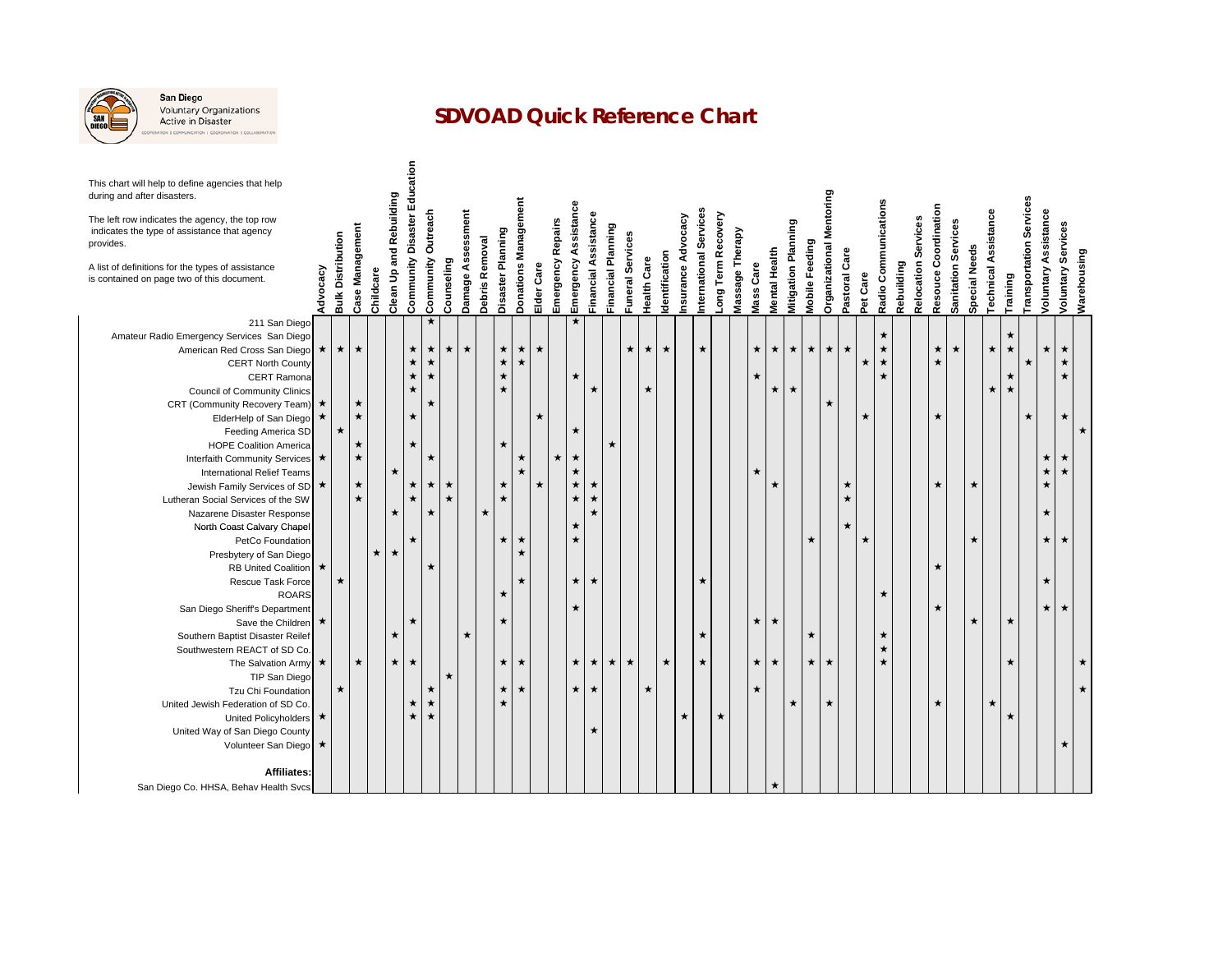

San Diego **Voluntary Organizations** Active in Disaster COOPERATION | COMMUNICATION | COORDINATION | COLLABORATION

## **Defintions of Roles & Services**

| Advocacy                            | Some voluntary agencies work on behalf of disaster victims (particularly those with spe<br>with limited resources, the disabled, and older persons) to obtain needed resources and<br>services, meals on wheels). Voluntary agencies may also act as advocates for change<br>to local and State governments. |
|-------------------------------------|--------------------------------------------------------------------------------------------------------------------------------------------------------------------------------------------------------------------------------------------------------------------------------------------------------------|
| <b>Bulk Distribution</b>            | Some voluntary agencies purchase and distribute basic commodities in bulk that are no<br>may include but are not limited to, food, water, health and sanitary needs, baby and<br>These supplies cannot be purchased locally because stores and other merchandising o                                         |
| <b>Case Management</b>              | Some voluntary agencies help individuals complete the documentation that is required<br>documentation through the Resource Coordination Committee Process.                                                                                                                                                   |
| Childcare                           | Some voluntary agencies establish and professionally staff temporary childcare cen<br>reorganizing their personal affairs.                                                                                                                                                                                   |
| Clean-Up                            | Some voluntary agencies do disaster cleanup.                                                                                                                                                                                                                                                                 |
| <b>Community Disaster Education</b> | Some voluntary agencies are involved in community disaster education. For ex-<br>presentations to community groups on how to prepare for disaster or they send speaker                                                                                                                                       |
| <b>Community Outreach</b>           | Some voluntary agencies contact individuals and organizations, such as local busines:<br>local disaster relief operation, the existing, damage, and the possible ways they can sur                                                                                                                           |
| Counseling                          | Some voluntary agencies provide individual and family counseling and emotional suppo                                                                                                                                                                                                                         |
| Damage Assessment                   | Some voluntary agencies physically review area affected by disaster in order to a:<br>resources required for rebuilding or reconstruction.                                                                                                                                                                   |
| Debris Removal                      | Some voluntary agencies provide debris removal such as mucking out and cutting and o                                                                                                                                                                                                                         |
| <b>Disaster Planning</b>            | Some voluntary agencies work with communities before the disasters occur to help<br>disaster and prepare                                                                                                                                                                                                     |
| <b>Donations and Management</b>     | Many agencies have their own internal systems for donation management for both<br>address, receiving, transporting, warehousing and distributing donations during di                                                                                                                                         |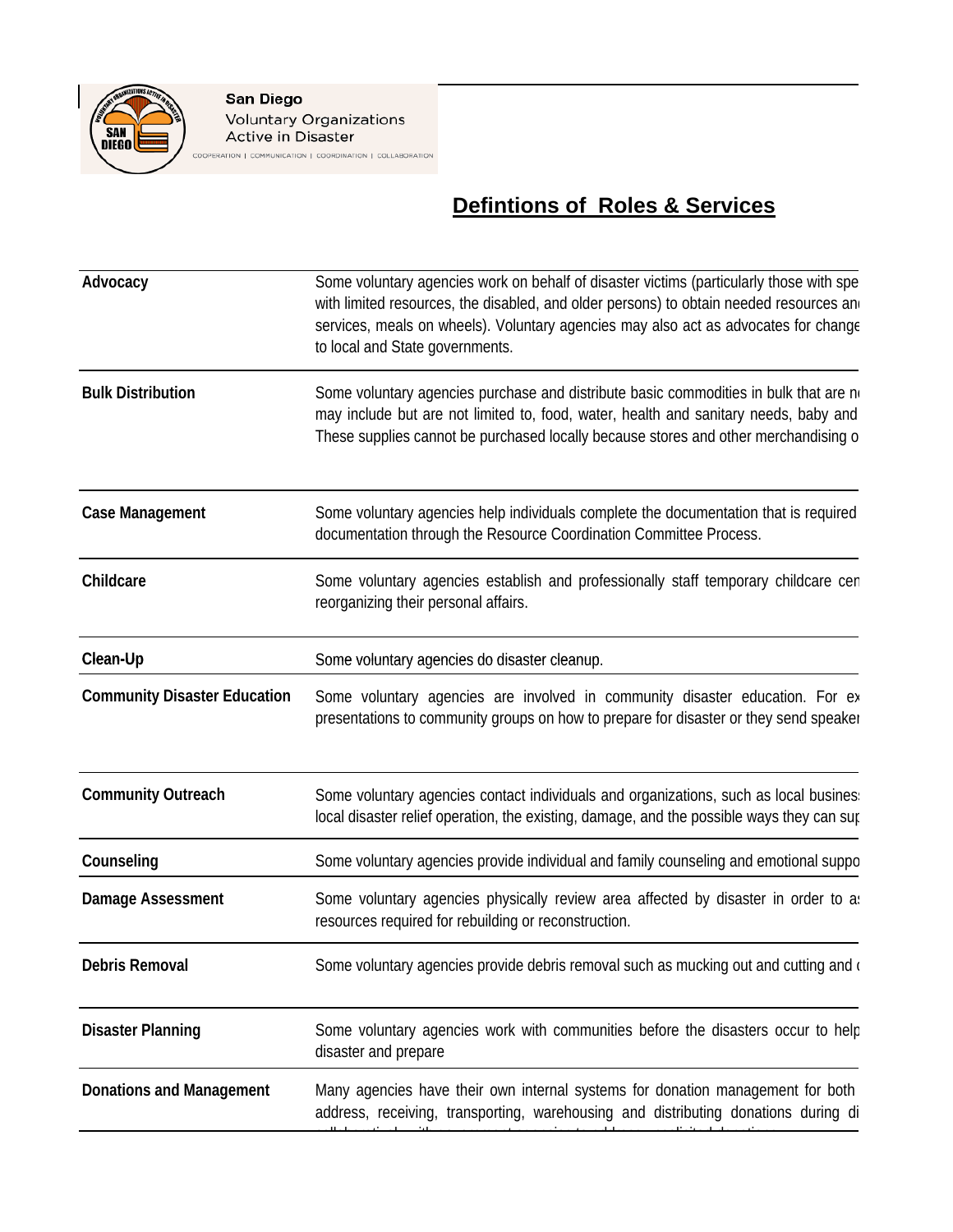**Elder Care**

Some voluntary agencies provide a variety of support advocacy, casework, counseling,

| <b>Emergency Assistance</b>   | Some voluntary agencies provide emergency assistance immediately following a disa:<br>supplies, comfort kits, first aid, and medical care.                                                                                                                                                                                                                                                                                                                                                                                                  |
|-------------------------------|---------------------------------------------------------------------------------------------------------------------------------------------------------------------------------------------------------------------------------------------------------------------------------------------------------------------------------------------------------------------------------------------------------------------------------------------------------------------------------------------------------------------------------------------|
| <b>Emergency Repairs</b>      | Some voluntary agencies provide funds, staff, equipment, or tools to make emergenc<br>disaster (e.g., placing tarps on roof to avoid further damage to the home).                                                                                                                                                                                                                                                                                                                                                                           |
| <b>Financial Assistance</b>   | Some voluntary agencies provide financial assistance to local church councils includ<br>rehabilitation grants                                                                                                                                                                                                                                                                                                                                                                                                                               |
| <b>Financial Planning</b>     | Some voluntary agencies help disaster victims locate personal financial records, revie<br>advice to help them recover from the financial effects of disaster.                                                                                                                                                                                                                                                                                                                                                                               |
| <b>Funeral Services</b>       | Some voluntary agencies help disaster victims locate personal financial records, revie<br>advice to help them recover from the financial effects of disaster.                                                                                                                                                                                                                                                                                                                                                                               |
| <b>Health Care</b>            | Some voluntary agencies help disaster victims locate personal financial records, revie<br>advice to help them recover from the financial effects of disaster.                                                                                                                                                                                                                                                                                                                                                                               |
| Identification/Location       | Some voluntary agencies help locate disaster victims and provide information to inqu<br>area.                                                                                                                                                                                                                                                                                                                                                                                                                                               |
| <b>Insurance Advocacy</b>     | Some voluntary agencies provide comprehensive information about the disaster recove                                                                                                                                                                                                                                                                                                                                                                                                                                                         |
| <b>International Services</b> | Some voluntary agencies provide tracing services when individuals need to locate re<br>disaster. Voluntary agencies may also provide disaster relief assistance to foreign cou<br>countries to the U.S. during disasters. For more information on international disaster reli                                                                                                                                                                                                                                                               |
| Long Term Recovery            | Some voluntary agencies assist to stand up and facilitate the Long Term Recovery proc                                                                                                                                                                                                                                                                                                                                                                                                                                                       |
| <b>Massage Therapy</b>        | Some voluntary agencies arrange for relief workers to have massages by trained and lic                                                                                                                                                                                                                                                                                                                                                                                                                                                      |
| <b>Mass Care</b>              | Some voluntary agencies provide a variety of mass care activities. Some of these activit<br>- Identifying and setting up shelter facilities<br>- Staffing shelters with skilled staff including feeders, registrars, mental health workers, a<br>- Distributing food and other goods to the shelters<br>- Feeding disaster victims (either in the shelter or through mobile feeding units).<br>- Providing temporary shelter for disaster victims<br>- Providing housing for disaster relief workers.<br>- Rending First Aid when necessary |
| <b>Mental Health Services</b> | Some voluntary agencies provide professional assistance to disaster victims and r<br>anguish caused either by disaster or the disaster relief operation                                                                                                                                                                                                                                                                                                                                                                                     |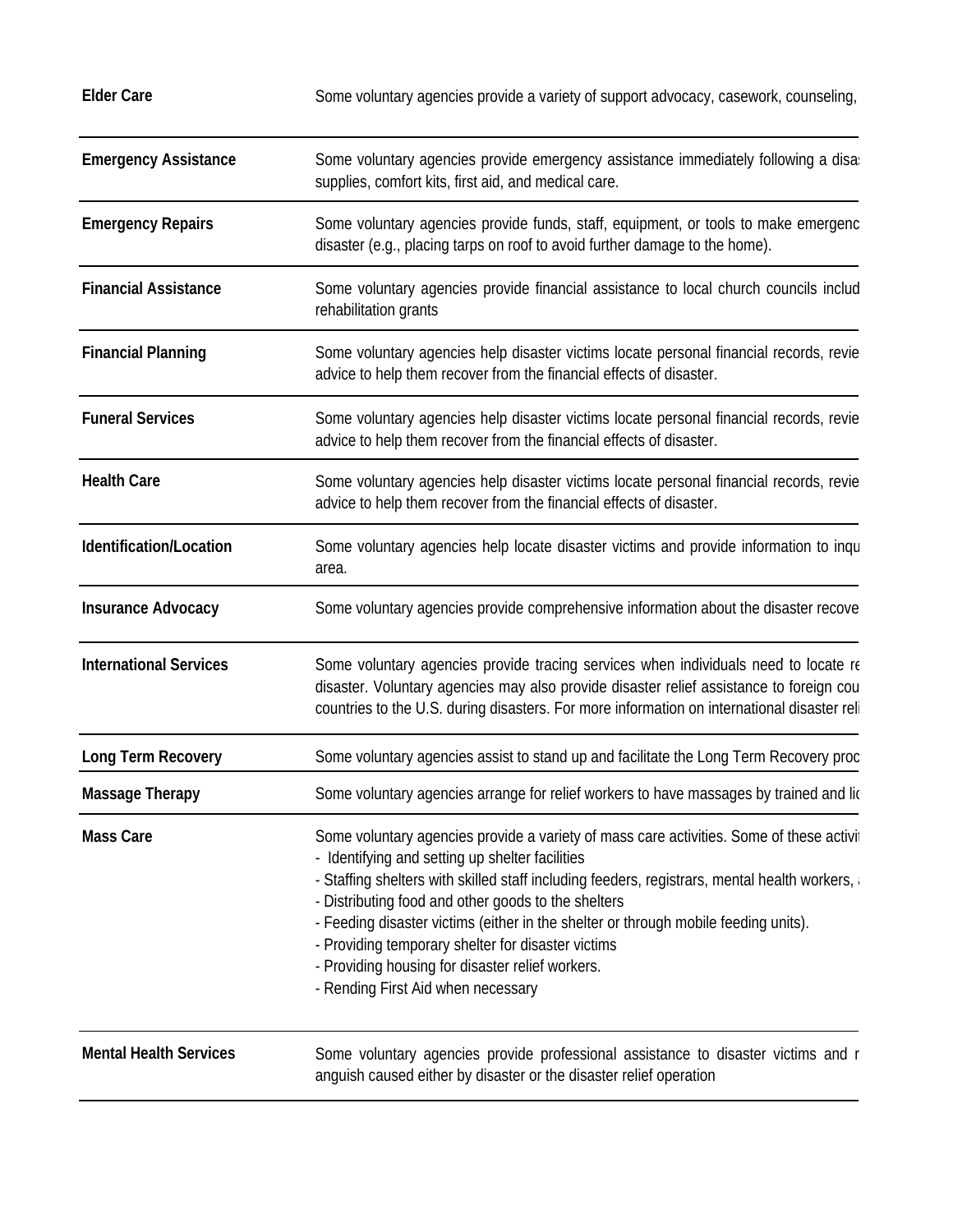| <b>Mitigation Planning</b>          | Mitigation planning is a relatively new role for voluntary agencies. More and more, volu<br>mitigation phase of emergency management by doing such things as: rebuilding homes<br>earthquake prone zones, and educating families on mitigation measures in the home. |
|-------------------------------------|----------------------------------------------------------------------------------------------------------------------------------------------------------------------------------------------------------------------------------------------------------------------|
| <b>Mobile Feeding</b>               | Some voluntary organizations use feeding units to serve hot meals to disaster victims a                                                                                                                                                                              |
| <b>Organizational Mentoring</b>     | Some voluntary agencies work with local agencies, community based organizations,<br>disaster experience to help them develop their abilities and respond effectively to the ne                                                                                       |
| <b>Pastoral Care</b>                | Many faith-based voluntary agencies provide spiritual counseling from clergy. People<br>twice as likely to seek assistance from the clergy as from other counselors. Sp<br>discouragement are addressed through active listening and a supporting presence that      |
| Pet Care                            | Some voluntary agencies focus on the care of animals during disaster including reuse<br>who have lost pets. They may also provide resources for different types of animal food.                                                                                      |
| <b>Radio Communication Services</b> | Some voluntary agencies have licensed radio amateurs to provide emergency radio<br>government personnel who are responding to the disaster.                                                                                                                          |
| Rebuilding                          | Some voluntary agencies provide rebuilding labor.                                                                                                                                                                                                                    |
| <b>Relocation Services</b>          | Some voluntary agencies help move individuals and families from damaged areas t<br>housing facilities.                                                                                                                                                               |
| <b>Resource Coordination</b>        | Before, during and after an emergency or disaster, voluntary agencies exchange inform<br>and material resources. This information helps provide for the effective and efficier<br>duplication of services.                                                           |
| <b>Sanitation Services</b>          | Some voluntary agencies provide portable toilets, shower units, clean-up kits, comf<br>victims.                                                                                                                                                                      |
| <b>Special Needs</b>                | Some voluntary agencies assist in identifying population that has special needs (e.g., t<br>religious group with special dietary needs.)                                                                                                                             |
| <b>Technical Assistance</b>         | Some voluntary agencies provide telecommunications and management inform<br>management community.                                                                                                                                                                    |
| <b>Training</b>                     | Some voluntary agencies train community-based volunteers in major response and rec<br>to disaster affected individuals                                                                                                                                               |
| <b>Transportation Services</b>      | Some voluntary agencies provide transportation services for disaster victims, particula<br>elderly and physically disabled. Some of these voluntary agencies may also use their<br>from outside the disaster area to areas in need.                                  |
| <b>Voluntary Assistance</b>         | Some voluntary agencies provide trained volunteers to support response and reco<br>unaffiliated volunteers.                                                                                                                                                          |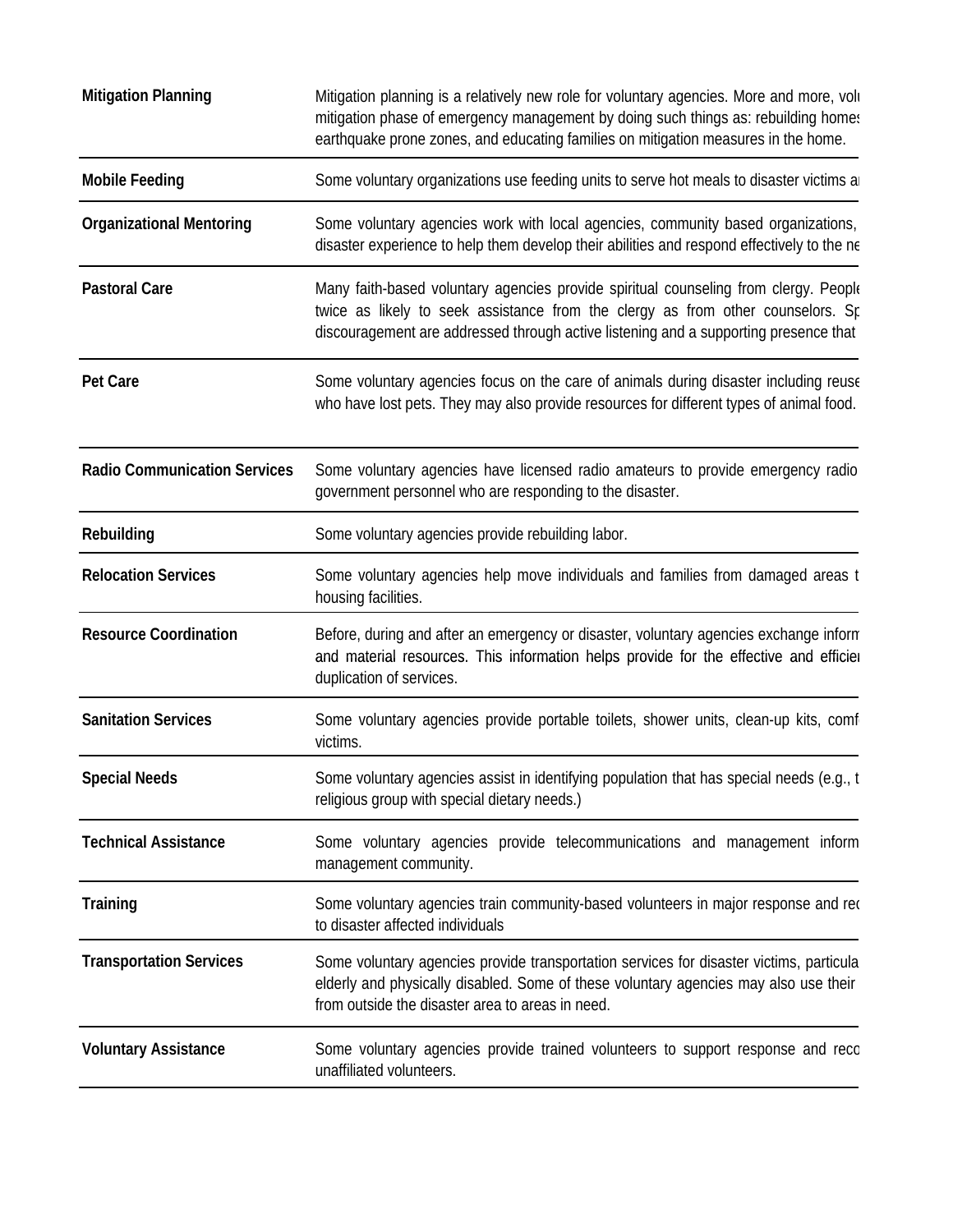| <b>Voluntary Services</b> | Voluntary agencies provide many services to their volunteers some of which inclu<br>- Recruiting and training volunteers<br>- Matching volunteers' skills to the needs of individuals and the community<br>- Providing housing and meals to volunteers<br>- Counseling volunteers to help relieve the stress of disaster operations<br>- Placing spontaneous volunteers within their organizational structure |
|---------------------------|---------------------------------------------------------------------------------------------------------------------------------------------------------------------------------------------------------------------------------------------------------------------------------------------------------------------------------------------------------------------------------------------------------------|
| Warehousing               | Some voluntary agencies locate and set up central locations for storing and organizing                                                                                                                                                                                                                                                                                                                        |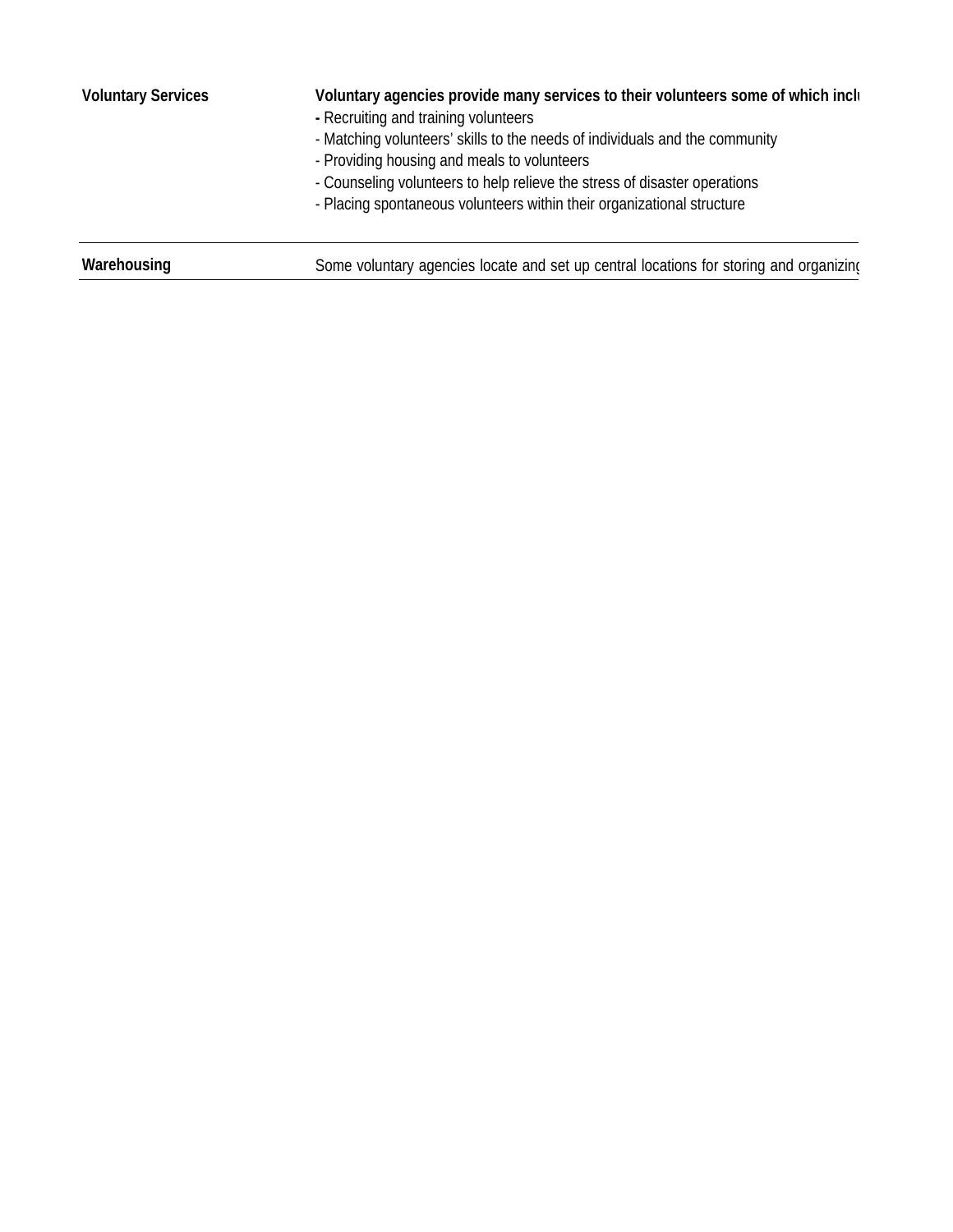cial problems such as a single parent families d services (e.g. home, health care, translation e by representing the needs of the community

ot readily available at the time of need. These childcare products, medicines, and bedding. utlets are closed due to the disaster.

for assistance and then assist in tracking that

nters for victim of disaster as they deal with

xample they distribute pamphlets and give rs to talk with school children.

ses and churches, to educate them about the pport the relief effort.

ort.

ssign a value that can be used to estimate

clearing trees from entryways.

p them take steps to minimize the effects of

cash and in-kind donations. These systems sasters. The voluntary agencies also work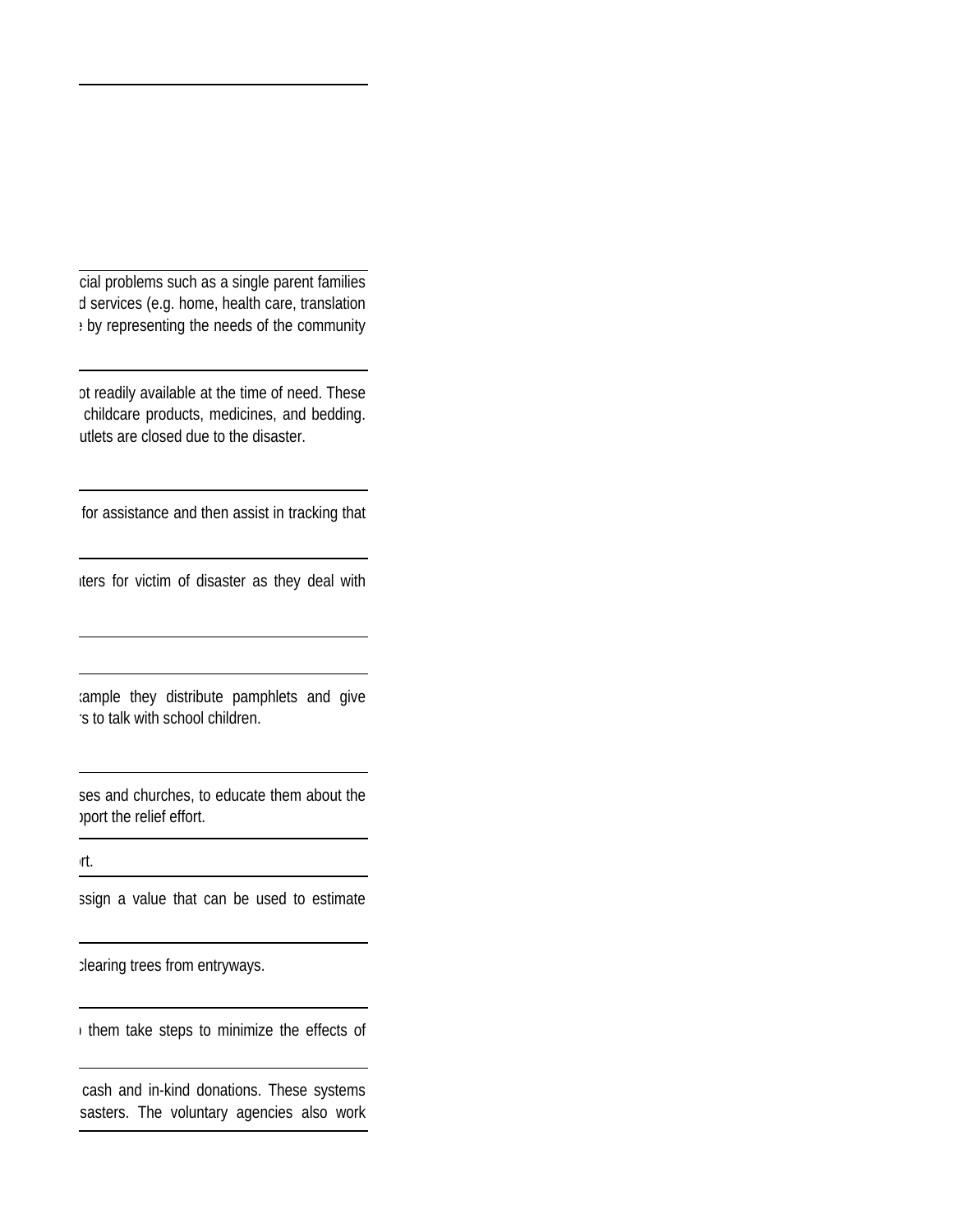and entertainment to the elderly population.

ster including food, clothing, shelter, cleaning

y repairs to homes immediately following the

ing relief grants, financial aid, and long-term

w their current financial situation and provide

w their current financial situation and provide

w their current financial situation and provide

uiring family and friends outside the impacted

ry insurance claim process.

elatives outside the United States in times of ntries and coordinate assistance from foreign ief, see www. Interaction.org.

cess.

censed therapist to help reduce stress.

ties include:

and health care providers

relief workers to alleviate mental stress and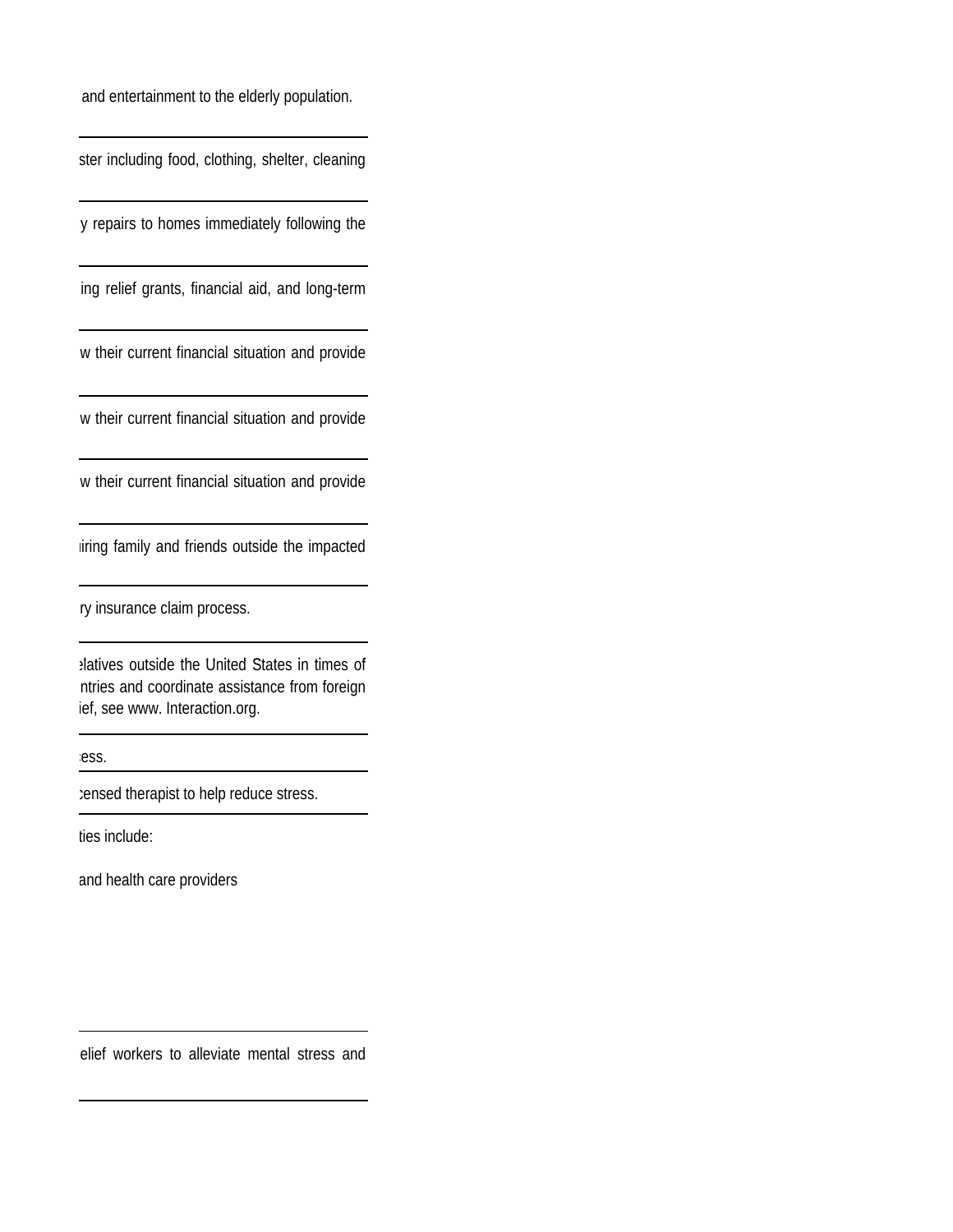untary agencies are becoming involved in the s outside of flood zones, retrofitting building in

nd relief personnel on site.

and non-government organizations that lack eds of disaster victims.

e with serious personal problems are almost piritual problems such as lack of faith and communicates care and understanding.

e, sheltering, and grieving services for people

communication to fellow agencies and local

o shelter and other temporary or permanent

mation on the acquisition and use of personnel nt allocation of resources and helps reduce

ort kits, or personal hygiene kits to disaster

he elderly, disabled, or orphaned; a particular

ation systems support to the emergency

covery activities and provide job skills training

rly individuals with special needs such as the transportation means to bring donated goods

very activities and coordinate spontaneous,